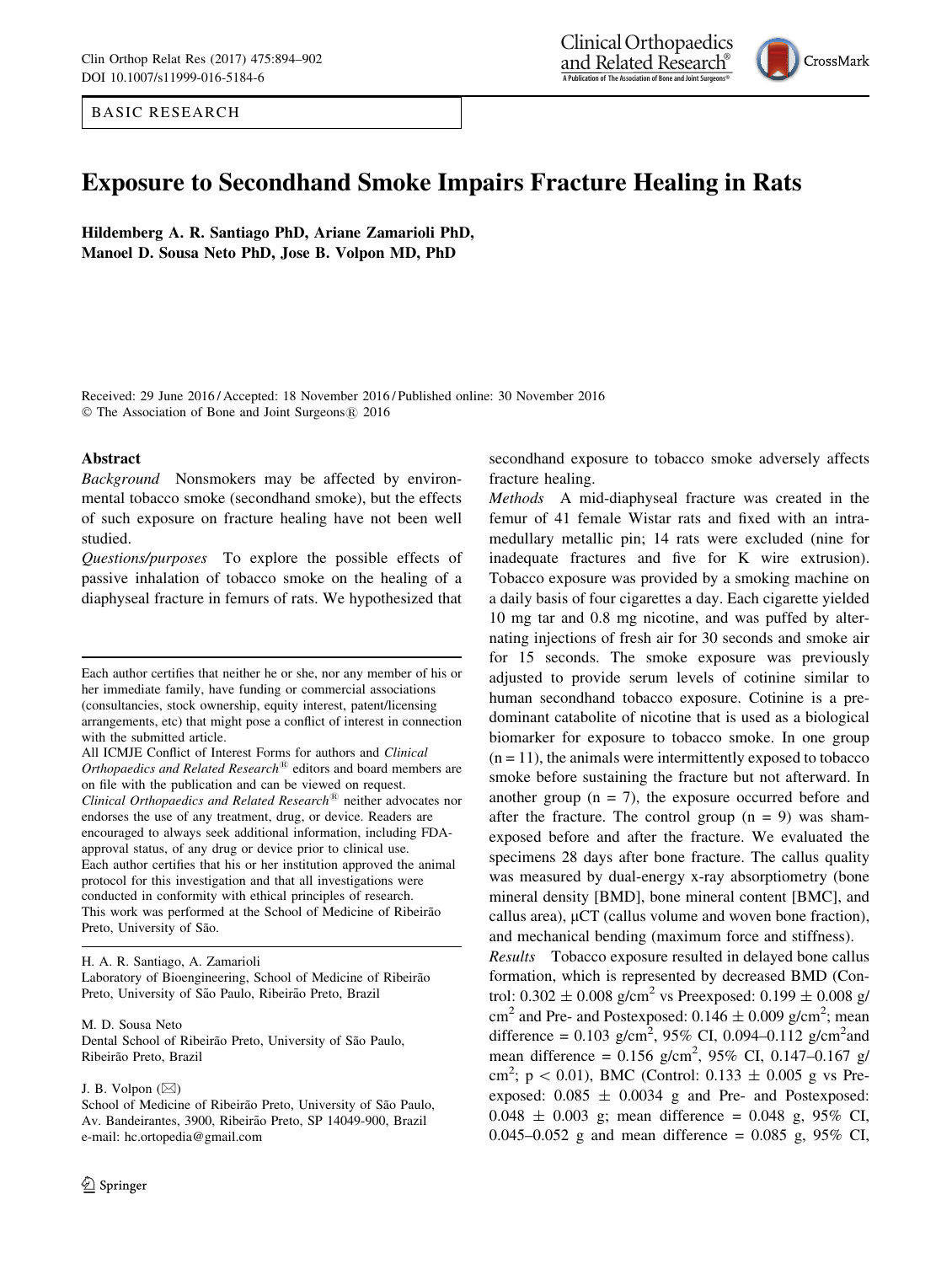0.088–0.090 g;  $p < 0.01$ ), callus volume (Control: 7.656  $\pm$ 1.963 mm<sup>3</sup> vs Preexposed:  $17.952 \pm 1.600$  mm<sup>3</sup> and Preand Postexposed:  $40.410 \pm 3.340$  mm<sup>3</sup>; mean difference =  $-10.30$  mm<sup>3</sup>, 95% CI,  $-14.12$  to 6.471 mm<sup>3</sup> and mean difference,  $-32.75$  mm<sup>3</sup>, 95% CI,  $-36.58$  to 28.93 mm<sup>3</sup>;  $p < 0.01$ ), woven bone fraction (Control:  $42.076 \pm 3.877\%$ ) vs Preexposed:  $16.655 \pm 3.021\%$  and Pre- and Postexposed:  $8.015 \pm 1.565\%$ , mean difference = 0.103%, 95% CI, 0.094–0.112% and mean difference =  $0.156\%$ , 95% CI, 0.147–0.166%;  $p \, < \, 0.01$ ), maximum force (Control:  $427.122 \pm 63.952$  N.mm vs Preexposed:  $149.230 \pm 67.189$ N.mm and Pre- and Postexposed:  $123.130 \pm 38.206$  N.mm, mean difference = 277.9 N.mm, 95% CI, 201.1–354.7 N.mm and mean difference = 304 N.mm, 95% CI, 213.2– 394.8 N.mm;  $p < 0.01$ ) and stiffness (Control: 491.397  $\pm$ 96.444 N.mm/mm vs Preexposed: 73.157 ± 36.511 N.mm/ mm and Pre- and Postexposed:  $154.049 \pm 134.939$  N.mm/ mm, mean difference = 418.2 N.mm/mm, 95% CI, 306.3– 530.1 N.mm/mm and mean difference = 337.3 N.mm/mm, 95% CI, 188.8–485.9 N.mm/mm;  $p < 0.01$ ).

Conclusions Rats exposed to tobacco smoke showed delayed fracture healing and callus that was characterized by decreased maturity, density, and mechanical resistance, which was confirmed by all assessment methods of this study. Such effects were more evident when animals were exposed to tobacco smoke before and after the fracture. Future studies should be done in human passive smokers to confirm or refute our findings on fracture callus formation.

Clinical Relevance The potential hazardous effects of secondhand smoke on fracture healing in rodents should stimulate future clinical studies in human passive smokers.

# Introduction

Tobacco smoke products have a negative effect on the skeleton as they are associated with osteoporosis  $[10, 18]$  $[10, 18]$  $[10, 18]$  $[10, 18]$  $[10, 18]$ , loosening of osseous implants [[12,](#page-7-0) [26\]](#page-7-0), and impaired fracture healing [[1,](#page-7-0) [16](#page-7-0)]. One systematic review on the correlation between active tobacco smoking and bone healing for nonspinal orthopaedic interventions found tobacco smoke has an adverse effect on bone healing, and contributes to increased rates of delayed union and nonunion [[25\]](#page-7-0). Patel et al. [\[25](#page-7-0)] also noted several biases related to study designs and settings such as the characteristics of participants, outcome measures, and the length of followup. They recommended that future studies should include more reliable methods of assessing smoking exposure such as measures of exhaled carbon monoxide and cotinine levels in blood or saliva.

Some clinical and experimental investigations have addressed primary exposure to mainstream tobacco smoke or nicotine administration. Secondhand smoke also may be a concern, as tobacco smoke is an important environmental air pollutant  $[6, 22]$  $[6, 22]$  $[6, 22]$  $[6, 22]$ . Haley et al.  $[14]$  $[14]$  showed that hamsters exposed to sidestream cigarette smoke (smoke that passes from a cigarette into the surrounding air, rather than into the smoker's lungs) had an increased blood concentration of cotinine (a biomarker and major metabolite of nicotine). Although nonsmokers may be exposed to almost the same chemicals as active smokers [[3\]](#page-7-0), we were unable to find any studies correlating fracture healing and passive exposure to tobacco smoke.

Therefore, this study aims to explore the possible effects of passive inhalation of tobacco smoke on healing of a diaphyseal fracture in femurs of rats. Specifically, we hypothesized that secondhand exposure to tobacco smoke adversely affects fracture healing.

#### Materials and Methods

Our study was approved by the institutional animal ethical committee (protocol 139/2013). In the study, we used 41 Wistar female rats (Rattus norvegicus albinus) obtained from the Central Animals' Facility of the University of São Paulo, with an initial mean body mass and SD of  $150 \pm 10$ g (young adults). The rats were housed in metabolic cages at room temperature (between  $22^{\circ}$  and  $24^{\circ}$ C) under 12hour light and dark cycles, a relative air humidity of 55%  $(\pm 10\%)$ , and with free access to food and water.

The animals were randomly assigned to one of the following three groups: (1) Control rats  $(n = 10)$  were temporarily sham-exposed for 28 days in smoke-free chambers. Then, a fracture was produced in the right femur, and sham exposure continued for an 28 additional days; (2) Preexposed rats  $(n = 15)$  received temporary exposure to tobacco smoke inhalation for 28 days before sustaining a fracture of the femur, but no exposure after this fracture; and (3) Pre- and Postexposed rats  $(n = 16)$ received temporary exposure to tobacco smoke inhalation for 28 days before sustaining a fracture of the femur, which was continued along the 28 days postfracture. The concentration of carbon monoxide was measured while animals remained in the smoke chamber (ITMCO-1500; Instrutemp, São Paulo, SP, Brazil).

The equipment that was used to expose the animals to tobacco smoke had four inhalation cylindrical chambers (7.0 cm in diameter  $\times$  23.0 cm in length; total volume 885 cm<sup>3</sup>). One extremity of the chamber was open and was used for animal manipulation. The opposite extremity was funnel-shaped and connected to a mechanical pump (inflow/outflow). The tobacco smoke was provided by one regular-sized filtered cigarette (Marlboro; Philips Morris International, Santa Cruz, RS, Brazil), yielding 10 mg tar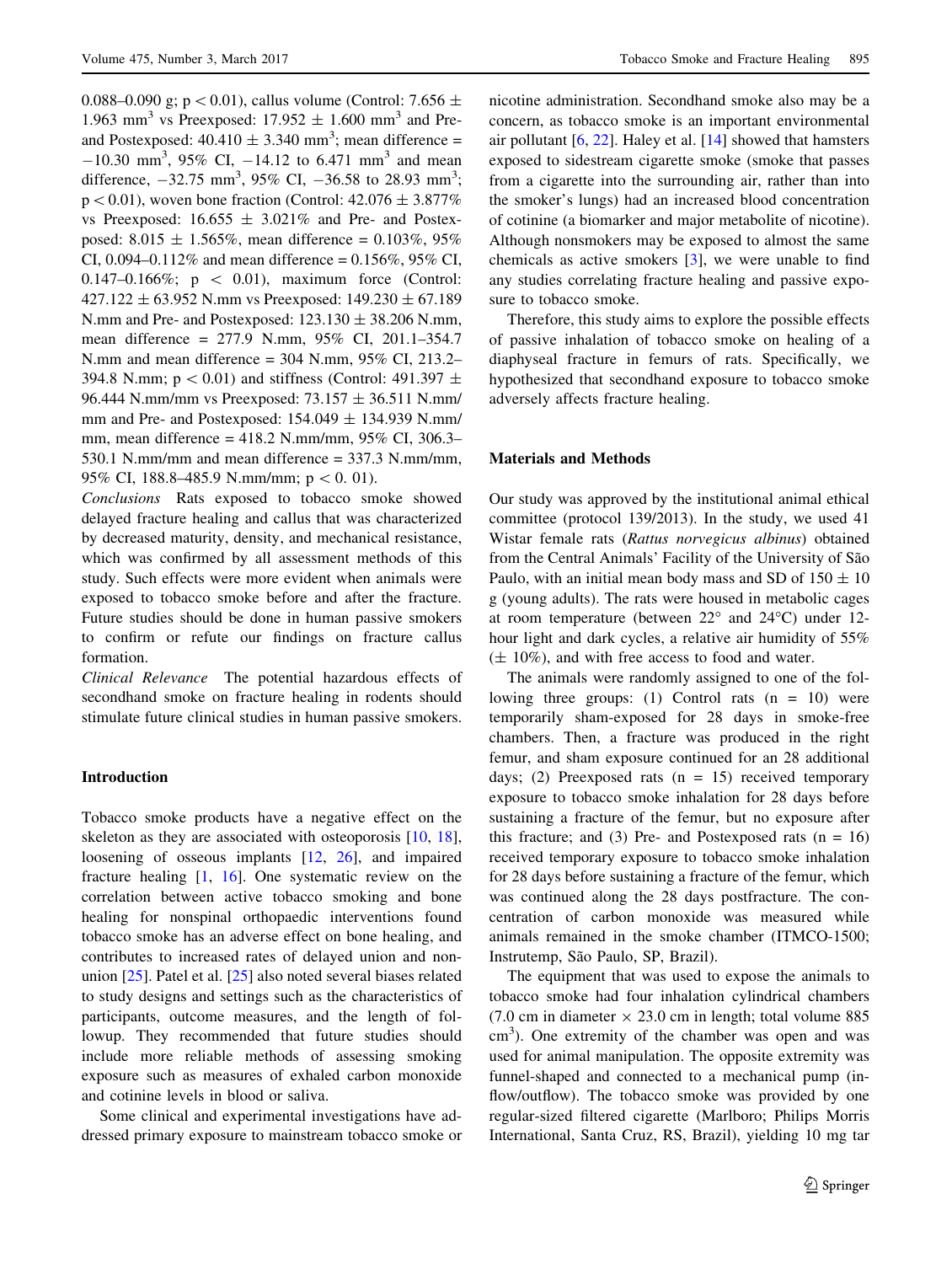and 0.8 mg nicotine, coupled to a peristaltic pump that aspirated the smoke, drove it into a distributing chamber, and then directed it to the animal chambers (Fig. 1). This set was placed inside an insulating outer box and exhaust for the smoke to exit the chamber. Puffing was mimicked by alternating injections of fresh air (30 seconds) and smoke air (15 seconds). Animals were placed inside the exposure chambers with the muzzle directed to the cylindrical extremity and held in place by a restrictor. Therefore, smoke was delivered to the muzzle. Smoke inhalation was initiated by burning one cigarette twice each day (morning and afternoon; 6-hour interval) for seven consecutive days. Each complete burning took 5 minutes. After this acclimatization period, rats were exposed to the smoke of two cigarettes in the morning and two more in the afternoon. Sham-exposed animals were placed in individual chambers not contaminated by smoke, under the same conditions of the treated animals but with intermittent puffs of fresh inflow and outflow air. The carbon monoxide concentration in the animal chambers was similar and ranged from 337.75 ppm to 340.43 ppm. The cotinine levels of exposed animals were increased in comparison to the control animals (Control:  $0.05 \pm 0.06$  ng/mL vs Preexposed:  $3.77 \pm 0.86$  ng/mL and Pre- and Postexposed:  $12.93 \pm 1.72$  ng/mL, mean difference = -4.132, 95% CI,  $-5.196$  to 3.068 and mean difference,  $-11.45$ , 95% CI,  $-12.64$  to 10.26;  $p < 0.01$ ), which is compatible with human secondhand smoker levels.



Fig. 1 A schematic of the device used to expose the animals to cigarette smoke is shown. The numbers on the schematic refer to the peristaltic pump (1), pipe (2), cigarette (3), spherical container for smoke distribution (4), and cylindrical tubes (5) where the animals were placed for tobacco exposure. The peristaltic pump aspirates the cigarette smoke, drives it to the distribution chamber, and the smoke then is distributed to the individual chambers.

#### Surgical Procedure

For the femoral fracture procedure, animals were anesthetized with a combination (1:1) of xylazine and ketamine (0.1 mg/100 g) injected intramuscularly, and the right pelvic limb was shaved. Next, the right thigh was restrained by two metallic supports [\[7](#page-7-0)]. The blunted blade of a guillotine apparatus was lowered onto the middle part of the thigh, and a vertical force was applied until an abrupt decrease in resistance occurred, indicating femur failure (fracture). Subsequently, the entire pelvic limb was cleansed with a 0.5% alcohol-based chlorhexidine antiseptic solution (Riohex; Rioquímica, São José do Rio Preto, SP, Brazil). A miniincision was made on the lateral surface of the middle-third of the thigh under ordinary aseptic and antiseptic surgical conditions. Deepening of the approach was made between the vastus lateralis and biceps femoris muscles until reaching the bone fragments and the fracture was partially exposed. Any fracture not located at the mid-shaft region or excessively fragmented was excluded (two main fragments and more than three intermediary small fragments). Then, the fracture was stabilized using a 1.0-mm thick K wire inserted in the medullary canal of the proximal fragment until it protruded through the trochanteric region. The fracture then was reduced under direct vision and secured by advancing the K wire into the medullary canal of the distal fragment to the distal end of the femur. The excess wire length at the trochanteric region was cut off, bent, and buried beneath the muscle. The wound tissue was closed in layers, and the skin was sprayed with a solution to avoid self-mutilation (Adestro; Limpinho, Santos, SP, Brazil). Frontal and profile radiographs were obtained using a digital technique to check for adequacy of fracture reduction and fixation.

The rats were allowed to recover postoperatively in a warmed and protected environment. Diluted dipyrone solution was used as analgesic; it was injected subcutaneously every 12 hours during the immediate postoperative period. Analgesia was continued for 1 week with paracetamol diluted in drinking water. The surgically treated animals were examined daily to check the wound appearance, spontaneous activity, mobility, weightbearing, ROM of the knee, and food ingestion. The animals were kept in metabolic cages during the entire followup period.

Forty-one rats were used, but 14 were excluded (nine with inadequate fractures and five owing to K wire extrusion). We excluded fractures so comminuted that is was impossible to insert a K wire for stabilization. All cases of K wire extrusion occurred in the animals exposed to smoke either before, or before and after bone fracture. It is possible that bone-implant anchorage of the K wire was affected by exposure to tobacco smoke, thus causing pin loosening. The final number of rats included in the analysis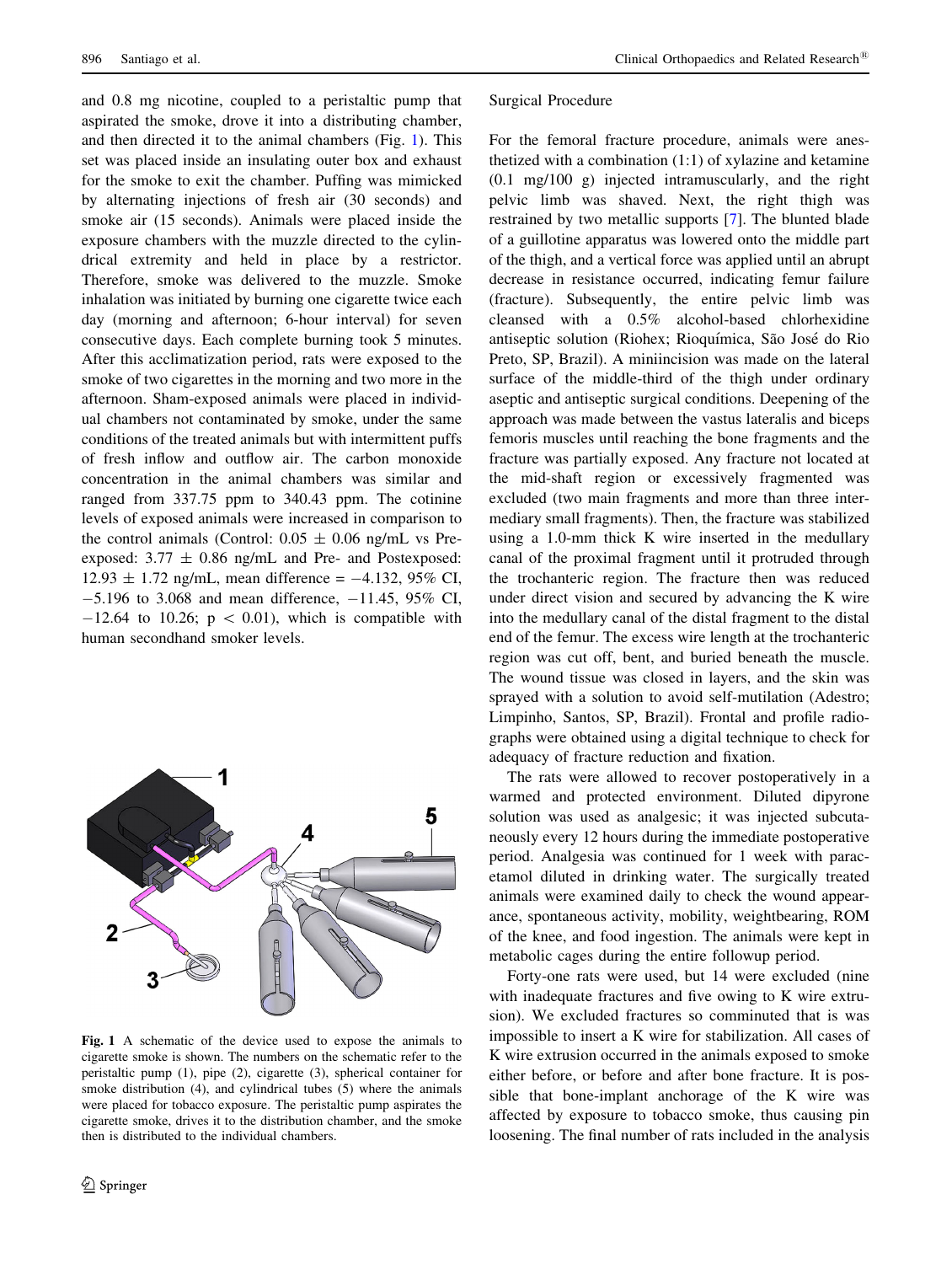therefore was 27, including nine from the control group, 11 from the group with preexposure, and seven from the group with pre- and postfracture exposure to tobacco smoke. Of the 14 excluded rats, 13 belonged to tobacco exposure groups, which may explain the poor bone quality leading to K wire loosening.

Euthanasia occurred 28 days after bone fracture in all groups with a lethal dose (3.0 mL/100 g) of sodium thiopental (1.25% solution) administered intraperitoneally. Soon afterward, blood samples were collected through cardiac puncture. The levels of cotinine were measured using gas chromatography (5890 Series 2; Hewlett-Packard, Palo Alto, CA, USA) with nitrogen–phosphorus. The fractured and nonfractured femurs were removed and dissected; the K wire was carefully removed, and the bones were kept moistened in saline. Since dual energy x-ray absorptiometry (DXA) was done immediately after euthanasia, bones were not stored elsewhere. For  $\mu$ CT assessment, bones were kept in 70% ethanol for a short period (no longer than 3 days after dissection). Immediately after  $\mu$ CT the bones were mechanically tested.

# Assessment of Bone Mineral Density, Bone Mineral Content, and Area of Bone Callus

The analysis was done using DXA with a Lunar DPX-IQ densitometer (Lunar Version 4.7e; GE Healthcare, Little Chalfont, UK) [\[7](#page-7-0), [17,](#page-7-0) [19\]](#page-7-0). The entire fractured femur was scanned and the bone mineral density ([BMD] in  $g/cm<sup>2</sup>$ ), bone mineral content ([BMC] in g), and area (in  $\text{cm}^2$ ) were assessed over the full extent of the callus. The region of interest was manually drawn to include only the bone callus, thus providing the area of bone callus. BMD and BMC were automatically calculated by the attenuation of radiographs in bone tissue. The scanning reproducibility, which was 4%, was assessed by the root mean square coefficient of variation.

Five femurs from each group (previously calculated by a statistic) were randomly selected and scanned using a  $\mu$ CT device (SkyScan 1174v2; Bruker-microCT, Kontich, Belgium) at 50 kV with the aid of a 0.5-mm-thick aluminum filter to optimize the contrast, a 360 $^{\circ}$ -rotation step of 1 $^{\circ}$ , three-frame averaging, and an isotropic resolution of 26.7 lm. Images of each specimen were reconstructed with specific software (NRecon Version 1.6.3; Bruker-microCT). Bone callus containing woven bone was isolated from trabecular and cortical bone by manual drawing. The fracture callus was analyzed using specific software (CTAn Version 1.15.4; Bruker-microCT) for determining the total callus volume (in  $mm<sup>3</sup>$ ) and the woven bone fraction that was expressed as a percentage of the callus volume. One hundred percent woven bone represents the case in which

the woven bone equals the total callus volume. Bone callus also was qualitatively analyzed by images acquired with the DataViewer software (Bruker-microCT).

### Mechanical Testing

After being scanned for microCT studies the bones were submitted to mechanical evaluation. The fractured and intact femurs underwent a three-point bending test using an  $EMIC^{\&}$  10000 N universal testing machine (EMIC, São Jose´ dos Pinhais, PR, Brazil) equipped with a 500-N load cell. For this, the femur was placed on two metal supports 14 mm apart with the anterior surface facing up. A downward vertical force was applied at the center of the callus (or mid-diaphysis in nonfractured femurs) with a speed of 1.0 mm per minute until mechanical failure of the femur occurred. A 5.0-N preloading force and 30-second accommodation time were used during the tests. For all tests the load-deflection curve was constructed and the maximum force (in N.mm) and stiffness (in N.mm/mm) calculated using specialized software (TESC 3.04; EMIC). Stiffness was calculated by the slope in the linear portion of the curve. During the test, specimens were sprayed with saline solution to prevent dehydration. Special attention was paid to the generated curve to identify any change in specimen position or bizarre curves that could indicate lack of reproducibility.

### Statistical Analysis

We expressed all values as means  $\pm$  SD. The normal distribution was checked with the Kolmogorov-Smirnov test. The comparison among groups was performed with oneway ANOVA and Dunnett's post test. The level of significance was established at 95% ( $p < 0.05$ ). We performed the statistical tests and creation of graphics with GraphPad Prism, Version 5 (GraphPad software, San Diego, CA, USA).

## Results

The preexposed animals showed a mean reduction of 34% in BMD and 36% in BMC compared with the control rats. Similarly, the pre- and postexposed rats showed a mean reduction of 52% in BMD and 64% in BMC compared with control rats (Fig. [2](#page-4-0)) (BMD: Control:  $0.302 \pm 0.008$  g/ cm<sup>2</sup> vs Preexposed:  $0.199 \pm 0.008$  g/cm<sup>2</sup> and Pre- and Postexposed:  $0.146 \pm 0.009$  g/cm<sup>2</sup>, mean difference = 0.103  $g/cm^2$ , 95% CI, 0.094–0.112  $g/cm^2$  and mean difference =  $0.156$  g/cm<sup>2</sup>, 95% CI, 0.147-0.167 g/cm<sup>2</sup>;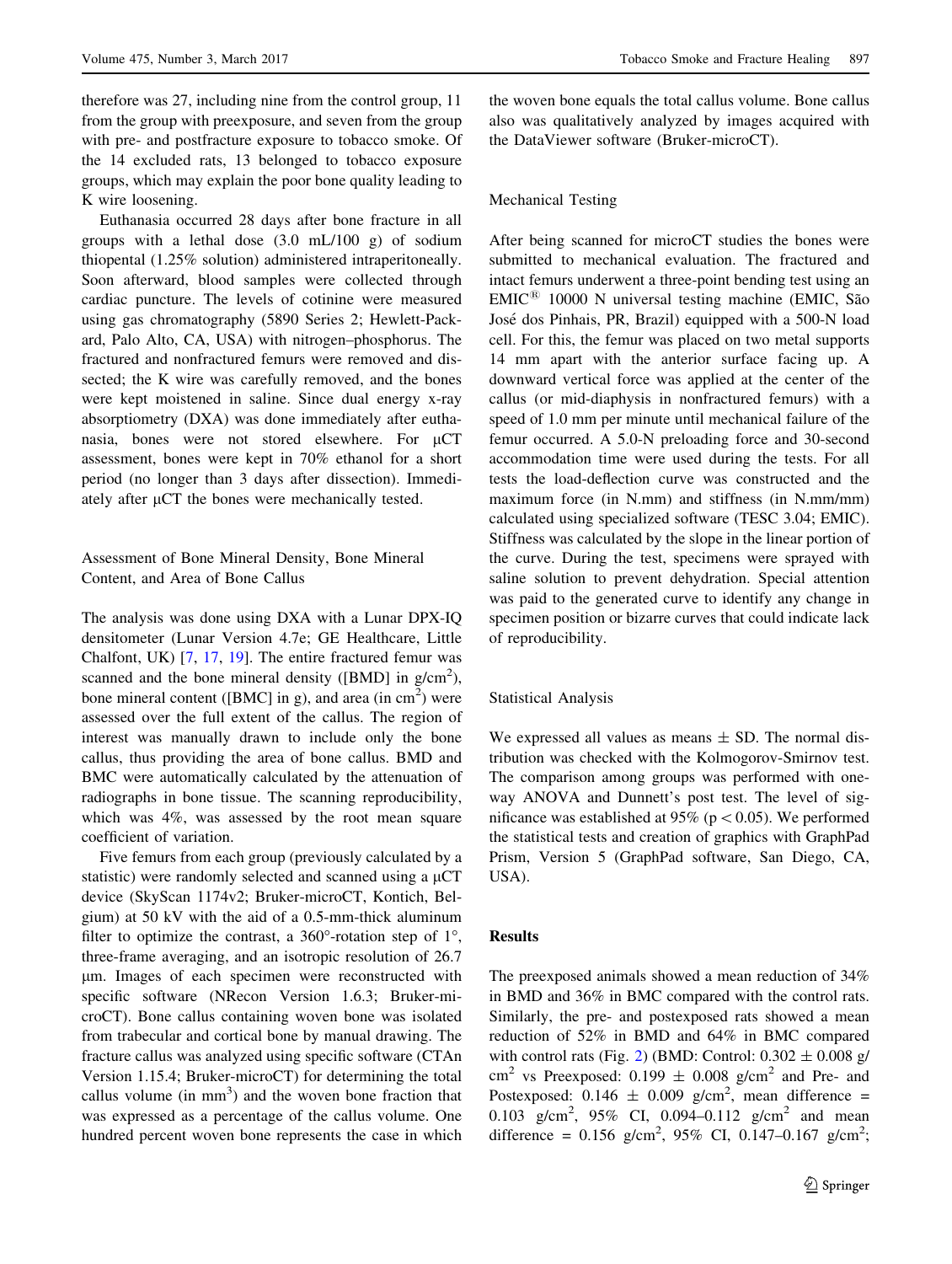<span id="page-4-0"></span>

Fig. 2A–B DXA examination showed that (A) the BMD is decreased in the smoke-exposed animals. (B) The BMC also is reduced in the smokeexposed animals (Control vs Preexposed  $p < 0.01$ ; Control vs Pre- and Postexposed  $p < 0.01$ ).



Fig. 3A–B (A) Although callus volume was increased in the smoke exposed animals, as determined by  $\mu$ CT analysis, (B) the percentage of woven bone volume was decreased as a result of passive smoking

 $p < 0.01$ ; BMC: Control: 0.133  $\pm$  0.005 g vs Preexposed:  $0.085 \pm 0.0034$  g and Pre- and Postexposed:  $0.048 \pm 0.003$ g, mean difference =  $0.048$  g,  $95\%$  CI,  $0.045-0.052$  g and mean difference = 0.085 g, 95% CI, 0.088–0.090 g; p  $\lt$ 0.01). Regions of interest varied according to the bone callus area (in cm<sup>2</sup>) (Control:  $0.26 \pm 0.02$  cm<sup>2</sup>; Preexposed:  $0.38 \pm 0.01$  cm<sup>2</sup>; Pre- and Postexposed:  $0.53 \pm 0.01$  $\text{cm}^2$ ).

The three-dimensional analysis of  $\mu$ CT showed that preexposed animals had an increase of 81% in volume in comparison with the tobacco-free rats (Fig. 3A) (Callus volume: Control: 7.656  $\pm$  1.963 mm<sup>3</sup> vs Preexposed: 17.952  $\pm$  1.600 mm<sup>3</sup> and Pre- and Postexposed: 40.410  $\pm$ 3.340 mm<sup>3</sup>, mean difference =  $-10.30$  mm<sup>3</sup>, 95% CI,  $-14.12$  to 6.471 mm<sup>3</sup> and mean difference =  $-32.75$  mm<sup>3</sup>, 95% CI,  $-36.58$  to 28.93 mm<sup>3</sup>; p < 0.01). However, the percentage of woven bone in callus decreased 60% for animals previously exposed and 81% for those pre- and postexposed (Fig. 3B) (Woven bone fraction: Control: 42.076  $\pm$  3.877% vs Preexposed: 16.655  $\pm$  3.021% and Pre- and Postexposed:  $8.015 \pm 1.565\%$ , mean difference = 0.103%, 95% CI, 0.094–0.112% and mean difference, 0.156%, 95% CI, 0.147–0.166%;  $p < 0.01$ ).

Microtomographic images of the bone callus showed important differences among the three groups (Fig. [4](#page-5-0)). While control animals displayed bone callus formation with the presence of newly formed trabecular bone, tobacco exposure caused delayed bone healing with bone callus mostly formed by nonosseous tissue.

(less mineralized bone callus), underlying the impaired bone healing in the tobacco exposed groups (Control vs Preexposed  $p \, < 0.01$ ; Control vs Pre- and Postexposed  $p < 0.01$ .

Mechanical testing showed that preexposed rats showed a decreased callus strength of 65%, whereas the pre- and postexposed rats showed a decrease of 71% (Fig. [5A](#page-5-0)) (Maximum force: Control:  $427.122 \pm 63.952$  N.mm vs Preexposed:  $149.230 \pm 67.189$  N.mm and Pre- and Postexposed:  $123.130 \pm 38.206$  N.mm, mean difference = 277.9 N.mm, 95% CI, 201.1–354.7 N.mm and mean difference = 304 N.mm, 95% CI, 213.2–394.8 N.mm;  $p \le$ 0.01). Likewise, callus stiffness was reduced 85% in the preexposed animals and 69% in the pre- and postexposed animals (Fig. [5](#page-5-0)B) (Stiffness: Control:  $491.397 \pm 96.444$ N.mm/mm vs Preexposed:  $80.462 \pm 82.688$  N.mm/mm and Pre- and Postexposed:  $154.049 \pm 134.939$  N.mm/mm, mean difference = 418.2 N.mm/mm, 95% CI, 306.3–530.1 N.mm/mm and mean difference = 337.3 N.mm/mm, 95% CI, 188.8–485.9 N.mm/mm;  $p < 0.01$ ).

Mechanical testing also was performed in nonfractured bones (Fig. [6](#page-5-0)). Tobacco exposure decreased bone strength and it seems to be time-dependent. Twenty-eight days of exposure (Preexposed group) decreased maximum force in 19% and stiffness in 27%. Fifty-six days of exposure (Preand Postexposed group) decreased maximum force in 33% and stiffness in 45% (Maximum force: Control: 151.941  $\pm$ 9.219 N.mm vs Preexposed:  $122.856 \pm 5.009$  N.mm and Pre- and Postexposed:  $102.106 \pm 4.186$  N.mm, mean difference = 29.08 N.mm, 95% CI, 22.1–33.1 N.mm and mean difference = 49.8 N.mm, 95% CI, 42.0–57.6 N.mm;  $p < 0.01$ . Stiffness: Control: 393.280  $\pm$  13.014 N.mm vs Preexposed:  $289.534 \pm 11.626$  N.mm and Pre- and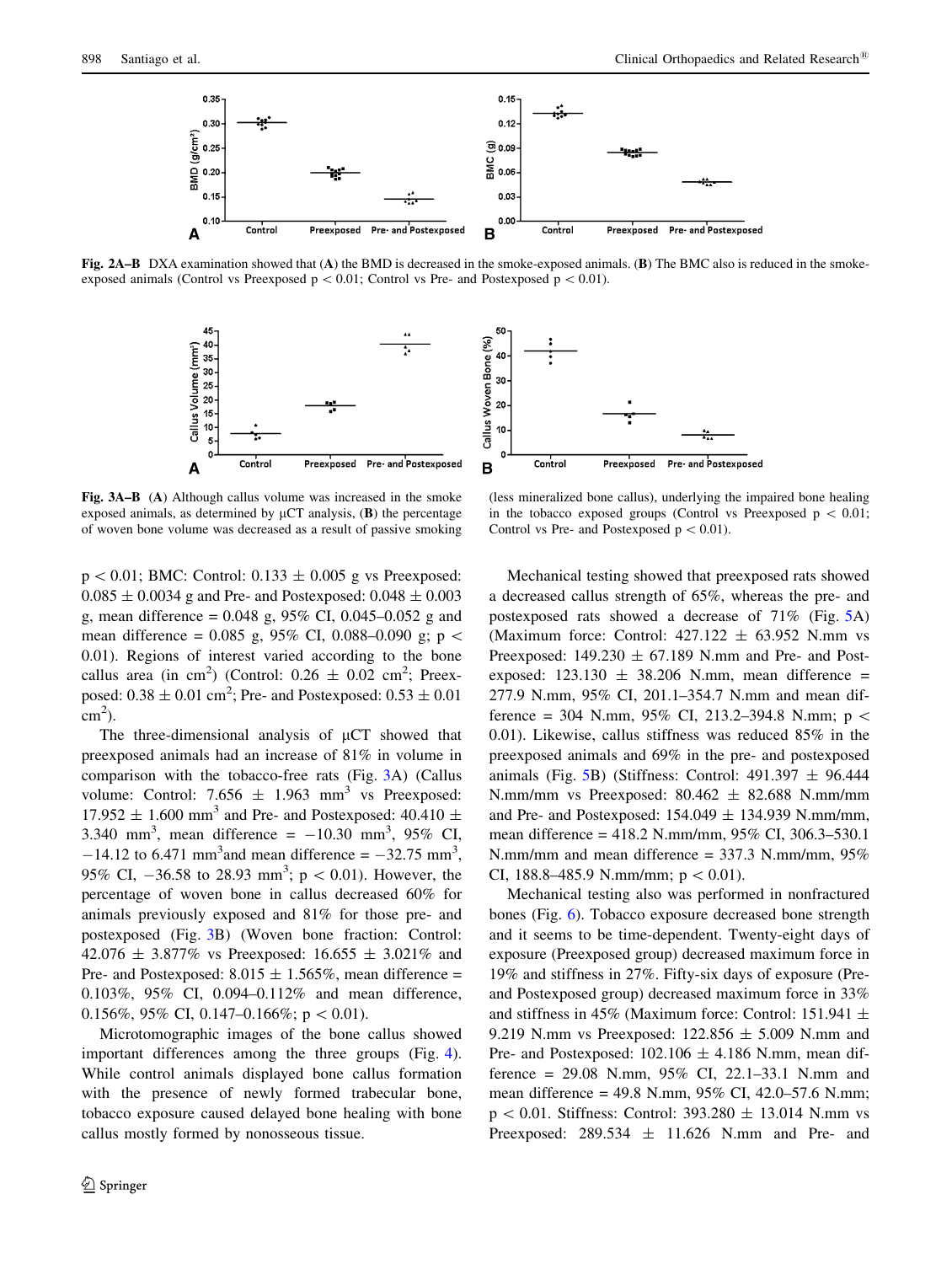<span id="page-5-0"></span>

Fig. 4A–C (A) Control rats showed normal bone callus formation with the presence of newly formed trabecular bone. (B) Rats preexposed to tobacco smoke showed delayed bone healing with bone callus mostly formed by nonosseous tissue. (C) Rats with pre-

and postexposure also showed impaired bone healing, but to a greater degree than with preexposure to tobacco smoke. The arrows indicate cortical bone, the asterisks indicate woven bone, and the hashtags indicate immature nonosseous tissue in bone callus.



Fig. 6A–B (A) Tobacco smoke exposure reduced bone maximum force. (B) Bone stiffness was also reduced by the smoke exposure (Control vs Preexposed  $p \, < 0.01$ ; Control vs Pre- and Postexposed  $p < 0.01$ ).



Postexposed:  $217.329 \pm 9.479$  N.mm, mean difference = 103.7 N.mm, 95% CI, 91.5–116.0 N.mm and mean difference = 30.0 N.mm, 95% CI, 162.2–189.7 N.mm;  $p < 0.01$ ).

# Discussion

Completely smoke-free environments are the only proven way to protect people from secondhand tobacco smoke [\[30](#page-7-0)]. Secondhand smoke, also known as environmental tobacco smoke, is one of the most harmful indoor pollutants known because it contains 50 known carcinogens [\[24](#page-7-0)]. There are two primary sources of secondhand tobacco smoke: sidestream smoke that is released into the air directly from the smoldering end of a cigarette, cigar, or pipe, and the mainstream smoke that refers to the smoke inhaled and then exhaled to the environment. The two types of smoke are different in terms of their production and compounds [[28\]](#page-7-0). In our experiment, the smoke that resulted from the burning cigarette was aspirated and passed through the cigarette and filter. Therefore, we considered it to be comparable to mainstream smoke [\[28](#page-7-0)]. The major finding of our study is that the tobacco smokeexposed rats had a delay in fracture healing characterized by a less-mature, less-dense, and mechanically less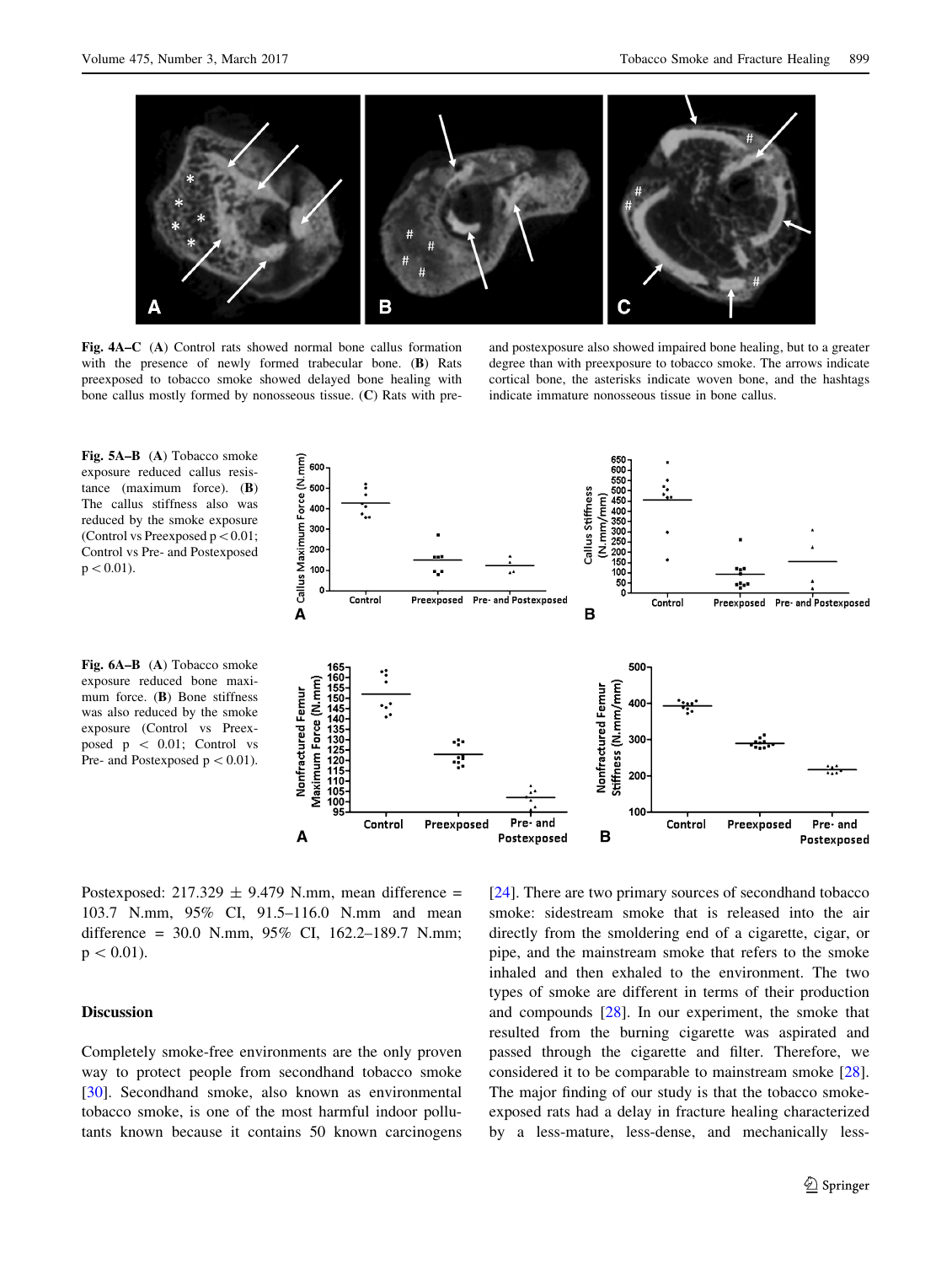resistant callus. In addition, our results suggest that the harmful effects are dose dependent. Furthermore, tobacco exposure also impaired mechanical strength of intact bone, thus indicating an impairment of the bone tissue as well.

Our study has several limitations. It focuses on the relationship between secondhand tobacco smoke exposure and fracture healing. However, no standardized cutoff range for serum cotinine levels in different animal species is available. Therefore, we adopted the human cotinine levels ranging from 2.1 to 17.5 ng/mL, which are comparable to the levels observed in human secondhand smokers, to characterize our rats as passive smokers [[20\]](#page-7-0). Consequently, it is not reliable to make a strict transposition between the exposure used in the current study and human indoor exposure. The extent of exposure that was required to produce cotinine levels was determined previously in a pilot study (unpublished data). The animal daily exposure to tobacco smoke varies widely in different protocols and there is no standardized model, but the exposure we used was lower than the exposure in another study [[23\]](#page-7-0). However, Coggins examined chronic smoke exposure to determine carcinogenic effects [[9\]](#page-7-0) and to mimic other conditions experienced by heavy human smokers. We, however, did not aim to mimic heavy smokers but ordinary individuals (passive smokers) who are exposed to a smoke environment attributable to active smokers. Another limitation of our model is that the smoke was delivered to the animal muzzle and may not reproduce passive exposure. Some models use collective compartments in which the smoke is first delivered to the ambient space before being inhaled. This type of exposure may be more realistic, but presents the inconvenience of impregnating the animal fur with tobacco derivatives and nicotine or tar substances may be ingested with self-cleaning [[32\]](#page-8-0). Although we studied the effects of mainstream smoke on bone tissue, we are unsure if our results would be different if we had used sidestream smoke once several factors were involved (ie, compound composition and concentration, filters, and smoke exposure).

Young adult female rats were used in our study. Female animals are easier to handle in a laboratory environment and can share collective cages. We are unaware of any study that compares smoke exposition among male and female animals, but a study with human volunteers did not show any difference between the genders [\[4](#page-7-0)]. Young adult rats were chosen because our pilot study showed that older animals had an unacceptable rate of mortality, mostly after fracture production. Despite the extensive use of rats in fracture investigation, it has been claimed that bone healing in such animals may not exactly mimic human fracture healing, as the rat diaphyseal cortex does not have Haversian osteons [[15\]](#page-7-0). However, all the other stages involved in osteochondral ossification are shared between humans and rats. In addition, the fracture model used in our study differs from the original description by Bonnarens and Einhorn [\[5](#page-7-0)], as a pin was not inserted before fracturing the bone, therefore there was no control of the applied force. Although our model has a limitation owing to the production of less-standardized fractures, it has the offsetting advantage that it produces injuries that better mimic real fractures, with periosteal stripping and bone displacement. We assessed the nonfractured femur and bone callus strength with a three-point bending test because we aimed to evaluate the bone callus.

Fracture union is a cascade of events that demands a suitable microenvironment for cell differentiation and tissue formation. Successful fracture healing requires mechanical stability, the presence of osteogenic cells, an osteoconductive structure, appropriate growth factors [\[13](#page-7-0)], and sufficient blood supply. Thus, adequate systemic and local conditions are required to provide uneventful fracture consolidation.

Nicotine is a toxic and major compound found in tobacco smoke. Its hepatic metabolism yields cotinine, a major metabolite, which is more stable and has a longer half-life than nicotine. These conditions favor the use of cotinine as a biologic marker for assessment of exposure to tobacco smoke [[8,](#page-7-0) [11\]](#page-7-0) and serve as an alert regarding the persistence of the harmful effect of tobacco smoke inhalation. Several stages of the fracture healing process can be adversely affected by products of tobacco smoke. Nicotine is a potent vasoconstrictor and has a direct effect on microcirculation and angiogenesis [[2\]](#page-7-0); moreover, the effects of nicotine appear to involve more than just local vasoconstriction. Nicotine also may interfere with osteoblastic activity [[21,](#page-7-0) [31\]](#page-8-0) and negatively affect differentiation and activation of osteoclasts [[33\]](#page-8-0), thus hampering bone modulation. At the molecular level, nicotine may affect gene expression and therefore compromise type I and type II collagen formation [[29\]](#page-7-0).

Our study did not show development of nonunions as did that of Raikin et al. [[27\]](#page-7-0) in rabbits that underwent tibial osteotomy and plate fixation, and received subcutaneous infusion of cotinine that corresponded to levels of heavy smokers. Yet, our results clearly show that the exposed rat had adversely affected callus as shown by lower bone densities and mineral contents. Further,  $\mu$ CT analysis showed that although there was a higher volume of callus formation in the exposed animals, the callus had a lower percentage of bone tissue formation (woven bone), which suggests poor healing. The mechanical analysis also expressed a less-resistant callus. Therefore, all three methods of analysis used in our investigation indicated impairment of fracture healing attributed to inhalation of secondhand tobacco smoke. Similar results were found by Raikin et al. [[27\]](#page-7-0), who conducted an experimental study in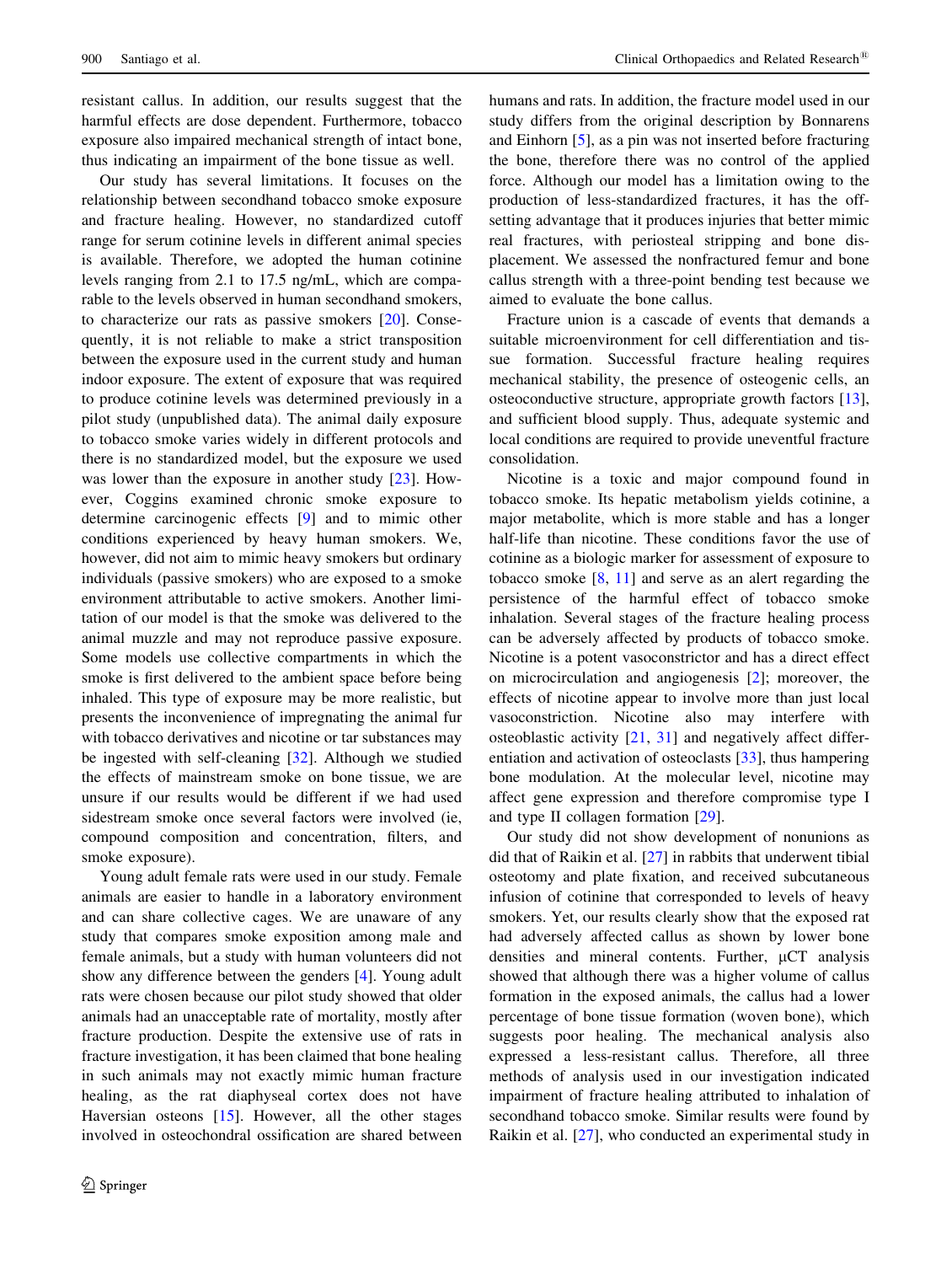<span id="page-7-0"></span>which rabbits underwent tibial osteotomy. The animals received nicotine subcutaneously, thus reaching blood levels compatible with active smoking, and there was no exposure to the other components of tobacco smoke. In contrast, Hastrup et al. [15] found that either ingestion, or pump administration of an aqueous tobacco extract improved the torsional properties of healing fractures. Nevertheless, the tobacco extract was obtained from an aqueous solution of noncombusted tobacco that certainly contained different substances than tobacco smoke, which may help to explain this unusual and seemingly contradictory finding.

Our results suggest that exposure to secondhand tobacco smoke may have a potential hazardous effect on bone callus quality in rats. Future studies should encompass human passive smokers to confirm or refute our findings on fracture callus formation and further experimental investigations should search for a more-realistic model of tobacco smoke exposure.

Acknowledgments We thank Rafael M. Reis MSc (Division of Radiology, School of Medicine of Ribeirão Preto, University of São Paulo, Brazil) for statistical counseling, and the Laboratory of Bioengineering, School of Medicine of Ribeirao Preto, University of São Paulo, Brazil.

### References

- 1. Argintar E, Triantafillou K, Delahay J, Wiesel B. The musculoskeletal effects of perioperative smoking. J Am Acad Orthop Surg. 2012;20:359–363.
- 2. Balatsouka D, Gotfredsen K, Sorensen L, Lindh CH, Berglundh T. Effect of systemic administration of nicotine on healing in osseous defects: an experimental study in rabbits. Part II. Clin Oral Implants Res. 2006;17:488–494.
- 3. Barnoya J, Glantz SA. Cardiovascular effects of secondhand smoke: nearly as large as smoking. Circulation. 2005;111:2684– 2698.
- 4. Benowitz NL, Jacob P 3rd. Daily intake of nicotine during cigarette smoking. Clin Pharmacol Ther. 1984;35:499–504.
- 5. Bonnarens F, Einhorn TA. Production of a standard closed fracture in laboratory animal bone. J Orthop Res. 1984;2:97–101.
- 6. Borland R, Fagerstrom K, Foulds J, McNeill A, Ramstrom L. FCTC background report on smokeless tobacco is incompatible with WHO scientific reports. Addiction. 2011;106:225–227.
- 7. Butezloff MM, Zamarioli A, Leoni GB, Sousa-Neto MD, Volpon JB. Whole-body vibration improves fracture healing and bone quality in rats with ovariectomy-induced osteoporosis. Acta Cir Bras. 2015;30:727–735.
- 8. Chou SY, Hsu HH, Kuo HH, Kuo HW. Association between exposure to environmental tobacco smoke (ETS) and breastfeeding behaviour. Acta Paediatr. 2008;97:76–80.
- 9. Coggins CR. A review of chronic inhalation studies with mainstream cigarette smoke in rats and mice. Toxicol Pathol. 1998;26:307–314; discussion 315.
- 10. Cusano NE. Skeletal effects of smoking. Curr Osteoporos Rep. 2015;13:302–309.
- 11. Dempsey D, Jacob P 3rd, Benowitz NL. Accelerated metabolism of nicotine and cotinine in pregnant smokers. J Pharmacol Exp Ther. 2002;301:594–598.
- 12. Fini M, Giavaresi G, Salamanna F, Veronesi F, Martini L, De Mattei M, Tschon M. Harmful lifestyles on orthopedic implantation surgery: a descriptive review on alcohol and tobacco use. J Bone Miner Metab. 2011;29:633–644.
- 13. Giannoudis PV, Einhorn TA, Marsh D. Fracture healing: the diamond concept. *Injury*. 2007;38(suppl 4):S3-6.
- 14. Haley NJ, Adams JD, Alzofon J, Hoffmann D. Uptake of sidestream smoke by Syrian golden hamsters. Toxicol Lett. 1987;35:83–88.
- 15. Hastrup SG, Chen X, Bechtold JE, Kyle RF, Rahbek O, Keyler DE, Skoett M, Soeballe K. Effect of nicotine and tobacco administration method on the mechanical properties of healing bone following closed fracture. J Orthop Res. 2010;28:1235– 1239.
- 16. Hernigou J, Schuind F. Smoking as a predictor of negative outcome in diaphyseal fracture healing. Int Orthop. 2013;37:883– 887.
- 17. Hind K, Oldroyd B, Truscott JG. In vivo precision of the GE Lunar iDXA densitometer for the measurement of total body composition and fat distribution in adults. Eur J Clin Nutr. 2011;65:140–142.
- 18. Hopper JL, Seeman E. The bone density of female twins discordant for tobacco use. N Engl J Med. 1994;330:387–392.
- 19. Knapp KM, Welsman JR, Hopkins SJ, Shallcross A, Fogelman I, Blake GM. Obesity increases precision errors in total body dualenergy x-ray absorptiometry measurements. J Clin Densitom. 2015;18:209–216.
- 20. Lindqvist R, Lendahls L, Tollbom O, Aberg H, Hakansson A. Smoking during pregnancy: comparison of self-reports and cotinine levels in 496 women. Acta Obstet Gynecol Scand. 2002;81:240–244.
- 21. Ma L, Zwahlen RA, Zheng LW, Sham MH. Influence of nicotine on the biological activity of rabbit osteoblasts. Clin Oral Implants Res. 2011;22:338–342.
- 22. Moritsugu KP. The 2006 Report of the Surgeon General: the health consequences of involuntary exposure to tobacco smoke. Am J Prev Med. 2007;32:542–543.
- 23. Numaguchi S, Esumi M, Sakamoto M, Endo M, Ebihara T, Soma H, Yoshida A, Tokuhashi Y. Passive cigarette smoking changes the circadian rhythm of clock genes in rat intervertebral discs. J Orthop Res. 2016;34:39–47.
- 24. Oberg M, Jaakkola MS, Woodward A, Peruga A, Pruss-Ustun A. Worldwide burden of disease from exposure to second-hand smoke: a retrospective analysis of data from 192 countries. Lancet. 2011;377:139–146.
- 25. Patel RA, Wilson RF, Patel PA, Palmer RM. The effect of smoking on bone healing: a systematic review. Bone Joint Res. 2013;2:102–111.
- 26. Pereira ML, Carvalho JC, Peres F, Gutierres M, Fernandes MH. Behaviour of human osteoblastic cells cultured on plasmasprayed titanium implants in the presence of nicotine. Clin Oral Implants Res. 2008;19:582–589.
- 27. Raikin SM, Landsman JC, Alexander VA, Froimson MI, Plaxton NA. Effect of nicotine on the rate and strength of long bone fracture healing. Clin Orthop Relat Res. 1998;353:231–237.
- 28. Rubenstein D, Jesty J, Bluestein D. Differences between mainstream and sidestream cigarette smoke extracts and nicotine in the activation of platelets under static and flow conditions. Circulation. 2004;109:78–83.
- 29. Theiss SM, Boden SD, Hair G, Titus L, Morone MA, Ugbo J. The effect of nicotine on gene expression during spine fusion. Spine (Phila Pa 1976). 2000;25:2588–2594.
- 30. WHO. WHO urges more countries to require large, graphic health warnings on tobacco packaging: the WHO report on the global tobacco epidemic, 2011 examines anti-tobacco mass-media campaigns. Available at: [http://www.who.int/mediacentre/news/](http://www.who.int/mediacentre/news/releases/2011/tobacco_20110707/en/)